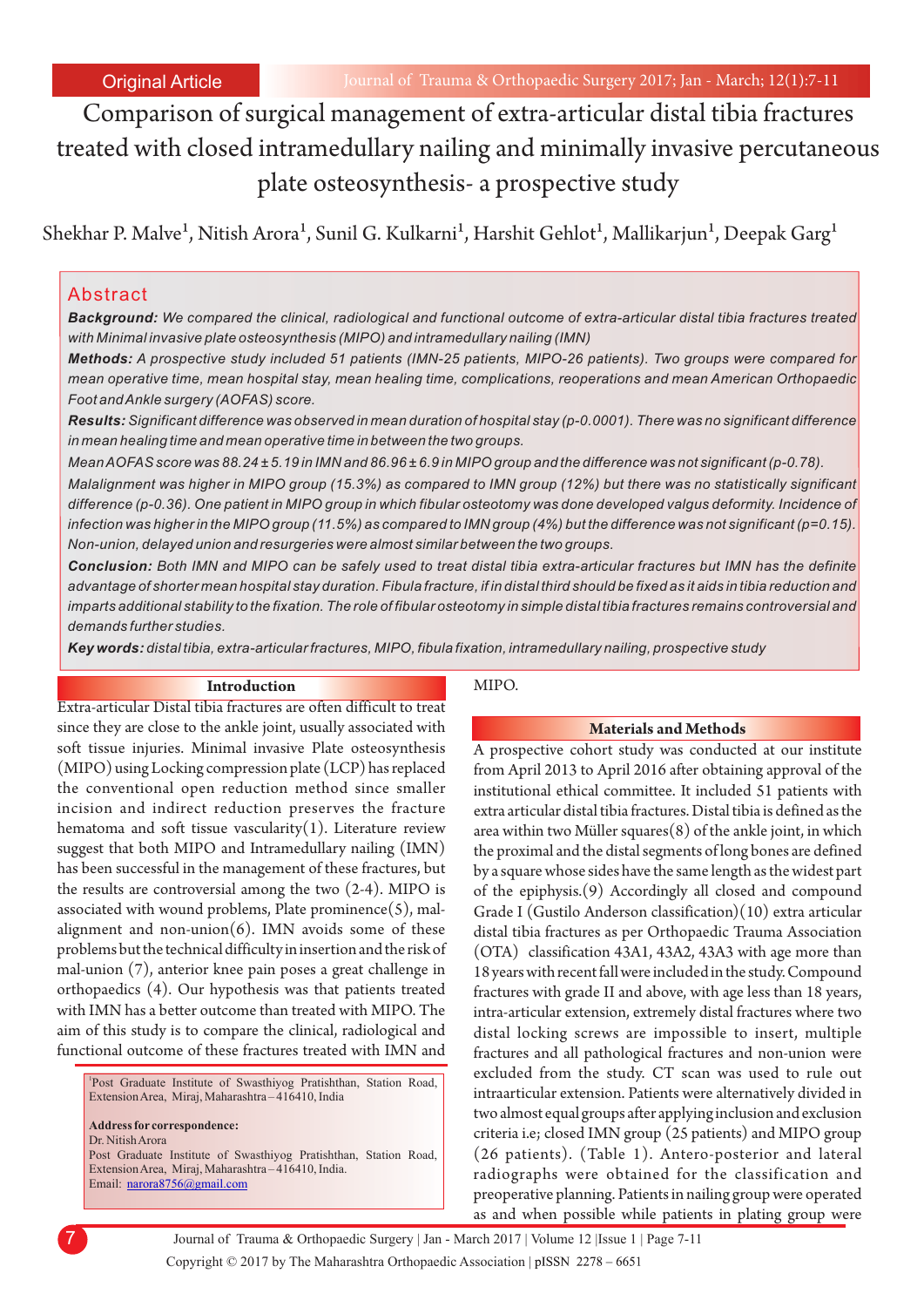#### Malve et al



**Table 1:** Detailed demographic characteristics and classification of the two groups

operated after the swelling reduced. Staged management has to be done with the initial application of external fixator to reduce the swelling in the plating group. Fibular osteotomy was done in one patient in MIPO group in which fibula was intact to prevent delayed union.(10)

All surgeries were performed by the same senior surgeon. One hour preoperatively all patients received intravenous third generation cephalosporin and an aminoglycoside. Fibula fracture, if in distal third was fixed first with either 3.5 mm one-third plate or an elastic nail and its fixation is independent of tibial method of fixation.

The operative technique of IMN is same as described elsewhere.(7, 9, 11) Multifunction tibia nail (MTN) with three distal locking screws (Nebula surgicals, Gujarat, India) was used in all the cases. Special measures were taken to prevent anterior knee pain during IMN(12). Medial parapatellar approach with entry point below the knee joint with preservation of Hoffa's fat pad was used and nail was buried into the bone in both coronal and saggital axis. Guide wire was kept exactly in the centre to prevent malalignment.(11). Accurate closed reduction of the fracture was verified before insertion of the ball-tip guide.(7) Poller screws(10) were used either as a reduction aid, to keep the nail in the centre, to correct the deformity at the fracture site, to narrow the effective diameter of the widened metaphyseal region and provide extra stability. At least two distal static locking screws were put, if possible one antero-posterior screw was also put.

MIPO was done on a radiolucent plain table and tourniquet was used. Distal tibia 4.5 mm combi hole locking compression plate (LCP) (Sharma orthopaedics, Gujarat, India) was used in all the cases. Medial approach(13) and indirect reduction techniques were used with the preservation of the fracture hematoma and periosteum. If the correct reduction was not achieved at the first attempt the plate was withdrawn and reconfigured for a better fit. $(7)$ Bridging of the fracture site was done using a LCP as a bridge plate, thereby providing the relative stability.(6). Absolute stability $(14, 15)$  if required in simple oblique or spiral fractures, was accomplished with the help of indirect anatomic reduction, holding the reduction with the help of pointed reduction clamp, inserting lag screws using stab incision either through the plate (not through the locking hole) or outside the plate and using LCP as a neutralization

plate in a sub muscular plane through a minimally invasive approach (16, 17). The operative technique of MIPO is same as described elsewhere.  $(1, 6, 7, 18)$ 

Post-operative protocol was same for both the procedures. Antero-posterior and lateral xray views were taken after the surgery, first dressing inspection was done on postoperative day (POD) two, and stitches were removed after two weeks. Non-weight bearing and active ankle and knee mobilization was started on POD two. Patients were discharged three or four days after surgery. First Follow up was done after two weeks, then monthly follow up with clinical and radiological examination done at every visit until bony union was achieved. Radiologically patients were evaluated for signs of union, delayed union and nonunion and malunion. Union of the fracture was assessed using the criteria described by Sarmiento et al(19).

1) The ability of the patient to bear weight without pain,

2) Visible bridging callus across the fracture on the radiograph.

Normal time to union was considered to be 24 weeks. No signs of union at nine months was considered to be a nonunion. Healing time from six months to nine months was considered to be a delayed union. Mal-union was defined as a varus or valgus deformity  $> 5^\circ$ , an anterior/posterior angulation >  $10^{\circ}$ , a rotational deformity >  $10^{\circ}$ , and shortening > 10 mm.(20). Partial weight was allowed when the xrays shows some some signs of union, usually after six weeks of operation. Full weight bearing was allowed on the individual basis as tolerated by the patient and depending upon the progress of union.

Patients were clinically evaluated for the signs of infection, skin maceration and pain at the fracture site, anterior knee pain and functional scoring system using American Orthopaedic Foot and Ankle surgery (AOFAS)(21) scoring at minimum 1 year follow up. Superficial infection was confined to dermal and subcutaneous tissue whereas deep infection was defined as those below the deep investing muscular fascia.(1) Informed consent was obtained from all the patients before operation.

Statistical analysis:

Parametric tests of significance were applied after testing normality of data. Incidence of adverse outcomes in the procedures was compared by using standard normal test for difference in proportions. Mean AOFAS scores was compared using unpaired t test.

#### **Results**

The study sample consisted of 51 patients in the age group 20 years to 67 years who were followed up for at least 1 year. There were no drop outs. The comparison between the two groups was done in terms of mean operating time, mean hospital stay and mean healing time. (Table 2). Mean hospital stay duration was less in patients with IMN procedure and the difference was statistically significant (p-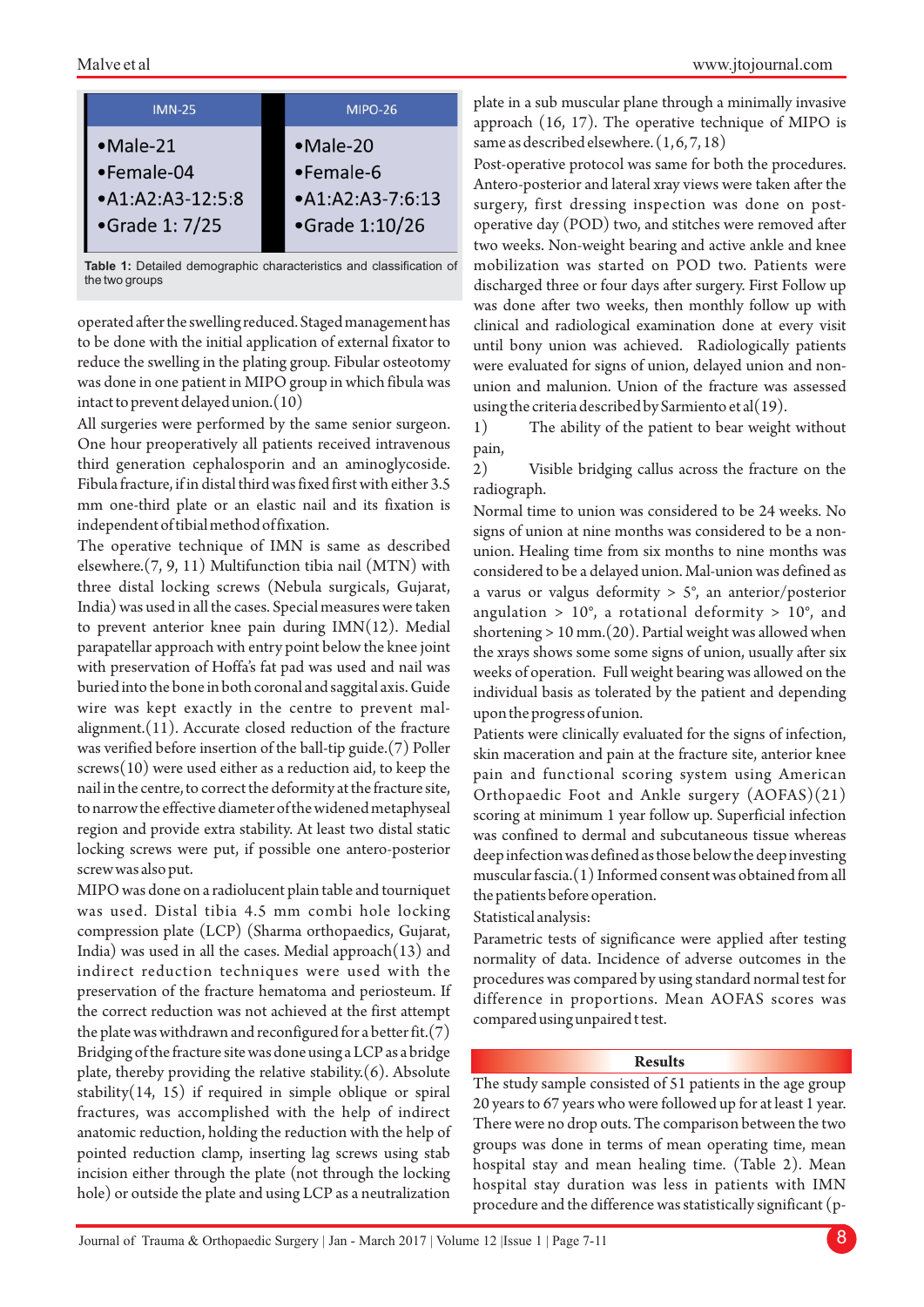|                            | <b>Operating time(min)</b><br>Mean ± sd | <b>Hospital stay(days)</b><br>Mean ± sd | <b>Healing time (weeks)</b><br>Mean ± sd |
|----------------------------|-----------------------------------------|-----------------------------------------|------------------------------------------|
| Intra-medullary<br>Nailing | $95.04 \pm 7.4$                         | $5.12 \pm 0.8$                          | $19.5 \pm 4.8$                           |
| Plating                    | $97.9 \pm 8.8$                          | $9.19 \pm 2.6$                          | $21.4 \pm 4.3$                           |
| <b>P</b> value             | 0.83                                    | 0.0001                                  | 0.64                                     |

**Table 2:**Perioperative variable and mean hospital stay were compared in between the two groups. Statistically significant difference was seen in mean duration of hospital stay (p-0.0001).

|                            | Malalign-<br>ment | Infection | <b>Non union</b> | <b>Delayed</b><br>union | reoperation | <b>Mean Aofas</b><br><b>Score</b> |
|----------------------------|-------------------|-----------|------------------|-------------------------|-------------|-----------------------------------|
| Intra-medullary<br>Nailing | 25-Mar            | $25$ -Jan | $25$ -Jan        | 25-Feb                  |             | $25-Mar88.24 \pm 5.19$            |
|                            | 12%               | 4%        | 4%               | 8%                      | 12%         |                                   |
| Plating                    | $26$ -Apr         | 26-Mar    | 26-Jan           | 26-Feb                  |             | 26-Apr 86.96 ± 6.9                |
|                            | 15.30%            | 11.50%    | 3.80%            | 7.60%                   | 15.30%      |                                   |
| <b>P</b> value             | 0.36              | 0.15      | 0.51             | 0.52                    | 0.36        | 0.78                              |

**Table 3:**Perioperative variable and mean hospital stay were compared in between the two groups. Statistically significant difference was seen in mean duration of hospital stay (p-0.0001).

0.0001) while the difference in between mean operating time and mean healing time was statistically not significant. (p- 0.83 and p-0.64 respectively)

Functionally mean AOFAS score was 88.24 ± 5.19 in IMN and  $86.96 \pm 6.9$  in MIPO group but the difference was not statistically significant (p -0.78)

Complications (Table 3) included malalignment, infection, non-union, and delayed union. One patient in MIPO group in which fibular osteotomy was done developed valgus deformity Although the malalignment was higher in MIPO group (15.3%) as compared to IMN group (12%) but the difference was not statistically significant (p-0.36). Incidence of Infection was higher in the MIPO group (11.5%) as compared to IMN group (4%). Two out of three cases of infection in MIPO group and one case in IMN group were open grade 1 wound. Statistical analysis showed that there was no significant difference in incidence of infection in between the groups. Non-union and delayed union were almost similar in between the two groups and there was no significant difference. Resurgeries were more common in MIPO group (15.3%) as compared to IMN group (12%). There was no significant difference (p-0.36) in the incidence of resurgeries in between the groups.

A total of 13 cases in IMN group required the use of poller screws. In seven out of 13 cases, poller screws were used in the first surgery to provide stability to the fracture site. In four patients they were used intraoperatively as an aid to reduction. Two cases (one of type 43A1 and A2 each) required addition of poller screws in second surgery at eight weeks interval, to prevent the progression of delayed union. The fracture subsequently healed in next 12 weeks.

#### **Discussion**

The fixation of fibula in distal tibia fibula fractures is controversial. Teitz, C.C et al(22) concluded that when the fibula remains intact, a tibiofibular length discrepancy develops and causes altered strain patterns in the tibia and fibula. These may lead to delayed union or non-union of the tibia with the sequelae of joint disturbances.

There are several reports that recommend plating concomitant fibular fractures in distal tibial fractures in order to achieve increased stability and reduce the risk of primary or secondary malalignment(11). Strauss et al(23) concluded that an intact fibula in the presence of a distal tibia fracture improved the fracture fixation stability for both treatment methods. In fracture patterns in which the fibula cannot be effectively stabilized, locked plates offer improved mechanical stability when compared with locked intramedullary nails. They also concluded that if fibula is fractured at same level the mechanical stability of both the groups' decreases, IMN in particular.

Taylor et al(24) concluded that addition of fibular fixation does not affect whether or not alignment is maintained in either the immediate post-operative or short-term follow-up period.

In our series, in MIPO group, 24 patients had fibula fracture, 19 fractures were fixed. Rest of the fibular fractures were in proximal two-third portion of the fibula or it was intact.

In one case where fibular osteotomy was done, patient develop post-operative valgus deformity on follow ups This valgus deformity was thought to be the caused by the collapse at the fracture site due to unsupported distal lateral wall. Although it showed some signs of delayed union but eventually the fracture united. This delayed union might be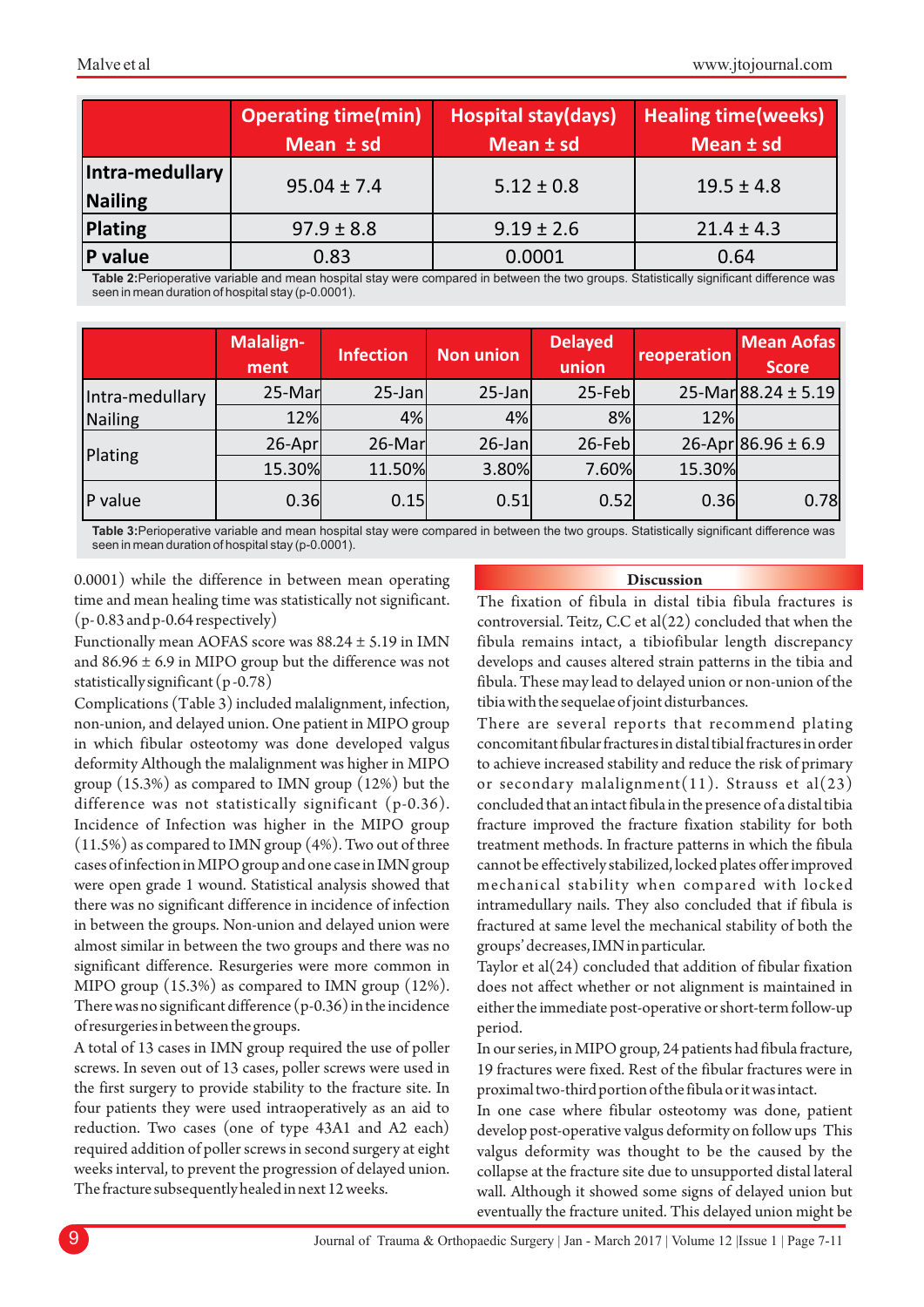caused because of the ineffective compression achieved by screw which acts mostly as a neutralization screw rather than lag screw.(15, 18).

Further it was observed that in cases in which fibula was fixed, none developed deformity.

In IMN group, 16 patients had fibula fracture in the distal one-third and all were fixed. Most studies suggest that fibula fixation improves the result in IMN group but this study suggest that it might improve the results in MIPO group also. In spite of small sample size and multiple confounding factors such as both elastic nail and plate were used for fixation that might affect the outcome differently, the observation of valgus deformity in MIPO group after fibular osteotomy creates a controversy for doing fibular osteotomy in simple fractures and the need for fibular stability in this group.

MIPO has gained popularity with the development of LCP. Closed IMN is another less invasive method which spares the extra osseous blood supply, allows load-sharing and avoids extensive soft-tissue dissection $(4, 7)$ . There are not much prospective studies in which the results of MIPO are compared with those of IMN. Guo et al (7) a randomized control trial, compared both methods in 111 patients. They concluded that both closed IMN and LCP with MIPO can be used safely to treat OTA type-43A fractures. Closed nailing has the advantage of shortened operating and radiation time and ease of removal of hardware. A randomized pilot trial done by C.Mauffrey (9) suggests that there may be clinically relevant, functional differences in patients treated with nail versus locking-plate fixation for fractures of the distal tibia and differences in related complications.

The use of poller screws has been studied in detail by Krettek et al.(26). He advocated the use of poller screws on the concave side of deformity to achieve reduction, and screws on both sides of the nail in proximal and distal fragment, to achieve stability. This method of placing the poller screws on both sides of the nail in proximal and distal fragment effectively narrows the diameter of medullary canal, thereby providing the stability.

The current authors have used the above described technique of poller screw insertion and has got successful results in preventing delayed union. The use of poller screw in fresh fracture has not been studied in the present study and is limited by the varied fracture configuration as a confounding factor.

The main limitation of this study is small sample size in each group and short follow up time. Long term effects of the deformity at the fracture site on the nearby ankle joint has to be considered in further follow ups.

#### **Conclusion**

Our results indicates that both MIPO and IMN can be safely used to treat extra-articular distal tibia fracture. It mainly depends on the surgeon's confidence and his level of expertise. Closed

Nailing has the advantage of significantly shorter duration of mean hospital stay. Although complication rates are similar in both the groups, all authors preferred IMN for extraarticular type 43A distal tibia fracture provided at least two locking screws can be inserted distally. The fibula fracture, if in distal third should be fixed as it aids in tibia reduction and imparts additional stability to the fixation. The role of fibular osteotomy in simple distal tibia fractures remains controversial and demands further studies. The use of poller screws definitely helps in prevention of delayed union.

## References

- 1. Zou J, Zhang W, Zhang CQ. Comparison of minimally invasive percutaneous plate osteosynthesis with open reduction and internal fixation for treatment of extra-articular distal tibia fractures. Injury. 2013;44(8):1102-6.
- 2. Cabrolier J, Molina M. Is intramedullary nailing superior to plating in patients with extraarticular fracture of the distal tibia? Medwave. 2015;15(Suppl 3):e6306.
- 3. Mao Z, Wang G, Zhang L, Zhang L, Chen S, Du H, et al. Intramedullary nailing versus plating for distal tibia fractures without articular involvement: a meta-analysis. Journal of orthopaedic surgery and research. 2015;10:95.
- 4. Li B, Yang Y, Jiang LS. Plate fixation versus intramedullary nailing for displaced extra-articular distal tibia fractures: a system review. European journal of orthopaedic surgery & traumatology : orthopedie traumatologie. 2015;25(1):53-63.
- 5. Lau TW, Leung F, Chan CF, Chow SP. Wound complication of minimally invasive plate osteosynthesis in distal tibia fractures. International orthopaedics. 2008;32(5):697-703.
- 6. Borg T, Larsson S, Lindsjo U. Percutaneous plating of distal tibial fractures. Preliminary results in 21 patients. Injury. 2004;35(6):608-14.
- 7. Guo JJ, Tang N, Yang HL, Tang TS. A prospective, randomised trial comparing closed intramedullary nailing with percutaneous plating in the treatment of distal metaphyseal fractures of the tibia. The Journal of bone and joint surgery British volume. 2010;92(7):984-8. Complete book:
- 8. Müller ME, Nazarian, S., Koch, P., Schatzker, J. The Comprehensive Classification of Fractures of Long Bones. Verlag Berlin Heidelberg Springer-Verlag Berlin Heidelberg; 1990. p. Journal articles:
- 9. Mauffrey C, McGuinness K, Parsons N, Achten J, Costa ML. A randomised pilot trial of "locking plate" fixation versus intramedullary nailing for extra-articular fractures of the distal tibia. The Journal of bone and joint surgery British volume. 2012;94(5):704-8.
- 10. Newman SD, Mauffrey CP, Krikler S. Distal metadiaphyseal